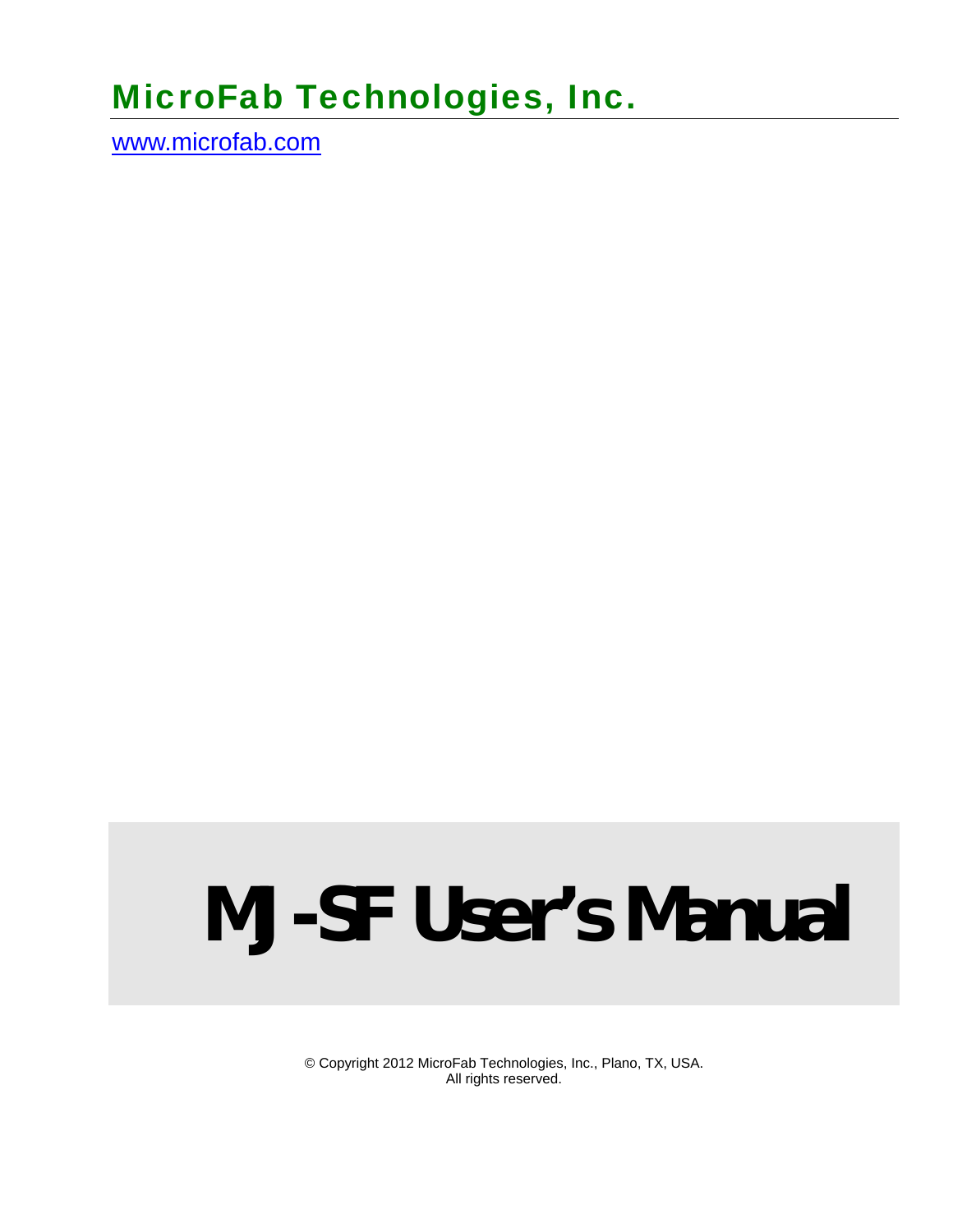#### General Notice:

The information contained in this document is subject to change without notice.

MicroFab makes no warranty of any kind with regard to this material, including but not limited to, the implied warranties of merchantability and fitness for a particular purpose. MicroFab shall not be liable for errors contained herein or for incidental or consequential damages in connection with the furnishing, performance, or use of this material.

#### Regarding Dispensing Device(s)

**All dispensing devices are tested at MicroFab. Test waveforms are established for IPA and DI Water. If your dispenser does not function as expected, repeat these test conditions as described in the form included with each dispensing device. If the device does not dispense IPA or DI Water with the test waveforms, please contact MicroFab.** 

**Cleaning procedures for MicroFab's dispensers can be found on the website at www.microfab.com** 

#### **Warranty**

The MJ-AT dispensing device is warranted against defects in material and workmanship for a period of thirty days from date of shipment. During the warranty period, MicroFab will, at its option, either repair or replace units which prove to be defective.

#### Limitation of Warranty

The foregoing warranty shall not apply to defects resulting from improper or inadequate maintenance by Buyer, Buyer-supplied software or interfacing, unauthorized modification or misuse, or operation outside of the environmental specifications for the product. MicroFab makes no claim that the unit will operate with jetting devices, dispensing systems, or waveform generators from any other Manufacturer.

| <b>General Safety Considerations</b> |                                                                                                                                                                                                                                     |  |  |  |
|--------------------------------------|-------------------------------------------------------------------------------------------------------------------------------------------------------------------------------------------------------------------------------------|--|--|--|
| Warning                              | The jetting device itself presents no general chemical hazard. However, when fluids<br>are selected to be dispensed by the operator, appropriate safety measures should be<br>followed as outlined in the selected material's MSDS. |  |  |  |
| Warning                              | If this product is not used as specified, the protection provided by the equipment<br>could be impaired. This product must be used in a normal condition (in which all<br>means for protection are intact) only.                    |  |  |  |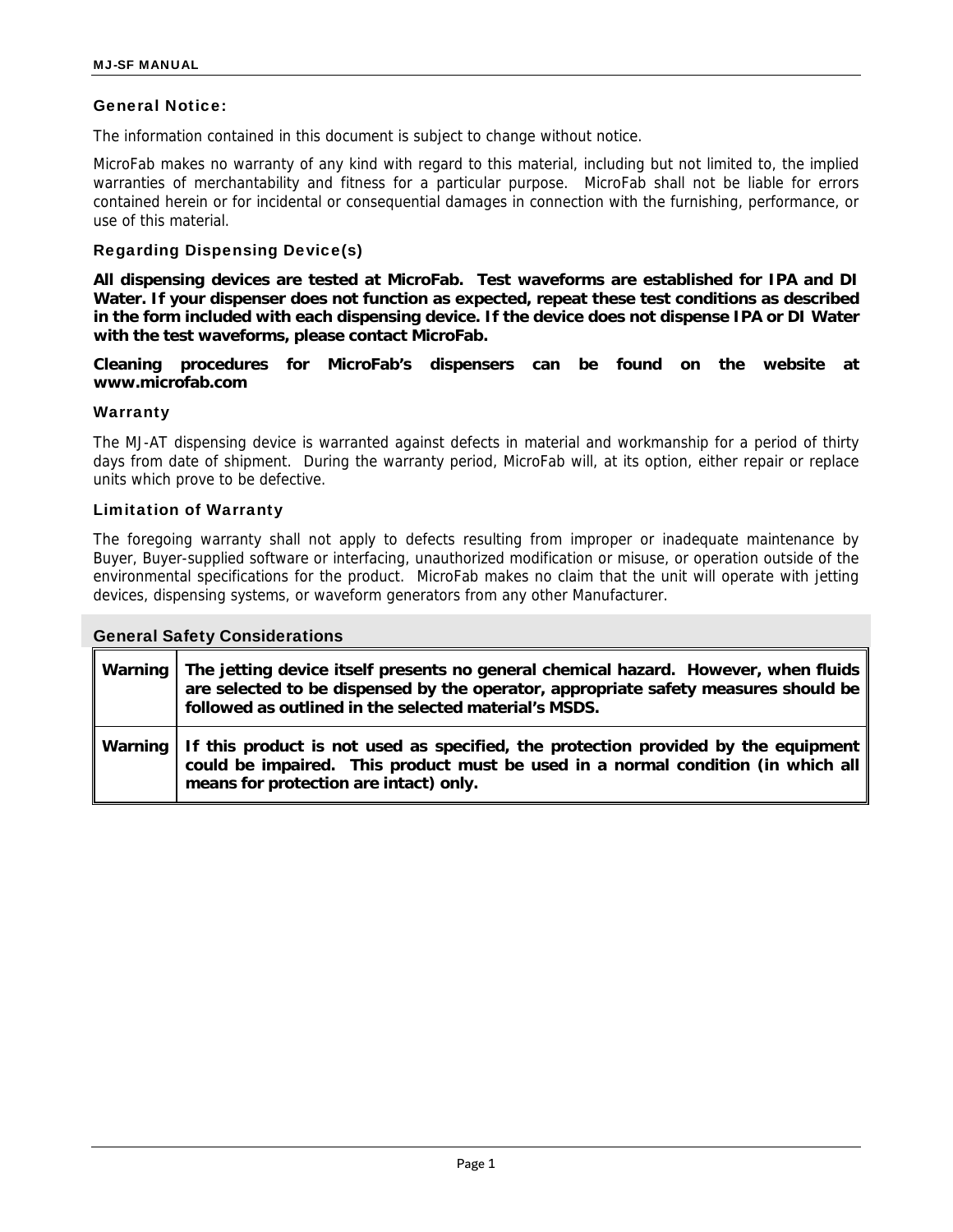### Introduction

MicroFab's MJ-SF jetting device has been developed to dispense single drops of solvents, polymers, solder, water-based fluids, and inks. With proper fluid preparation and device maintenance, the jetting device will provide reliable delivery of fluid micro-drops.

## Technical Specification

#### Physical Dimensions

**Physical dimensions are shown in Figure 1.** 



*Figure 1 - MJ-SF-04 physical dimensions (in / mm)* 

#### Power Requirements

Required power – 110 - 240VAC/2A max; 50/60 Hz for CT-M5-01 JetDrive™ 5 electronics.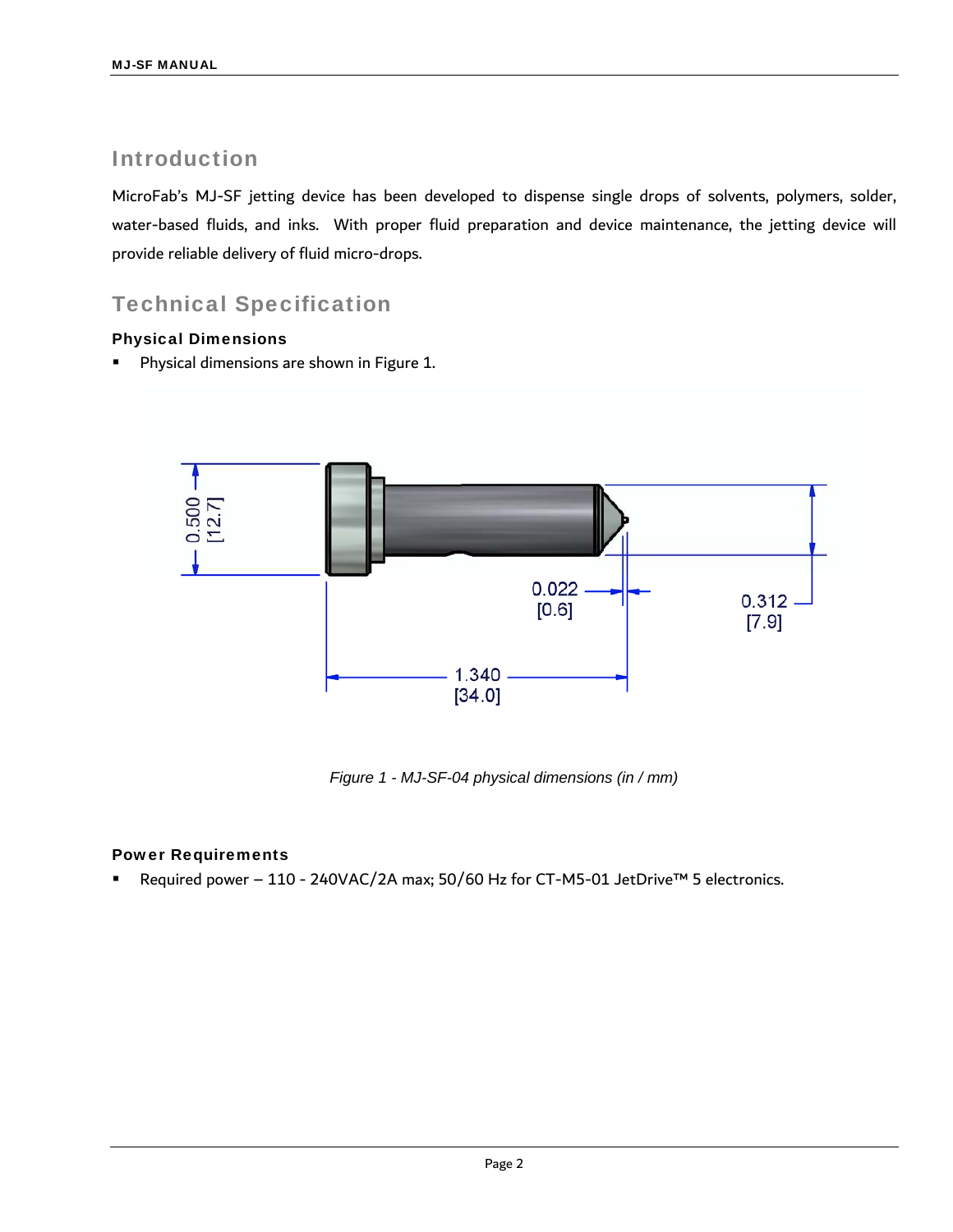#### Specification Tables

| <b>Compatible Materials</b>      |                                                                                  | Specifications                         |                                                |
|----------------------------------|----------------------------------------------------------------------------------|----------------------------------------|------------------------------------------------|
| Organic<br>Solvents              | alcohols, ketones, aliphatics,<br>aromatics, dipolar solvents                    | Standard orifice<br>diameters          | 20-80um, 5um intervals, 80-120um<br>for MJ-ABL |
| Aqueous<br>Biffers<br>Other      | nucleic acids, proteins, cells<br>amino acids, lipids, biodegradable             | Standard orifice<br>diameter tolerance | $±1 \mu m$                                     |
| Biologicals<br>Electronic        | polymers<br>fluxes, photoresists, epoxies,                                       | Printhead for MJ-AT,<br>MJ-ATP         | PH-46, PH-47                                   |
| Materials<br>Particle            | polyimides, electroactive polymers,<br>pigments, latex spheres, metal            | Printhead for MJ-AL                    | PH-41                                          |
| Suspensions                      | particles, Teflon, phosphors, ferrites,<br>sol-gels, thermoplastics, thermosets, | Printhead for MJ-AB,<br>MJ-ABP         | <b>PH-43</b>                                   |
| Other                            | acrylics, >1M salt solutions,                                                    | Fluid viscosity                        | 3-20cPs                                        |
|                                  | photographic developer, fuels,<br>aqueous adhesives, odorants                    | Fluid surface tension                  | 20-70 dynes/cm                                 |
| * compatibility excludes O-rings |                                                                                  | Fluid pH                               | $2 - 11$                                       |

#### Pneumatic Control

Depending upon the fluid characteristics and the position of the reservoir to the jetting device, positive or negative pressure control may be required. MicroFab's single channel CT-PT-21 pneumatics controller is designed to provide pressure control for one dispensing device. The CT-PT-21 controller requires a pressure source up to 3000mmHg (MAX) and vacuum source up to -300mmHg. The CT-PT4 can provide pneumatics control for up to 4 devices.

Pressure at the jetting device can also be regulated by raising or lowering the fluid reservoir relative to the device orifice.

#### **Electrical**

The CT-M5-01 JetDrive™ 5 Controller is designed to provide a waveform pulse to the jetting device to generate droplets. This waveform is controlled via the JetServer™ or Jetlab™ software package. Instructions for using the JetServer™ or Jetlab™ program to create waveforms are included in their respective manuals. To understand how inkjet dispensing works please refer to the Principles of Inkjet Tutorial. An example of this waveform is shown in Figure 2 below.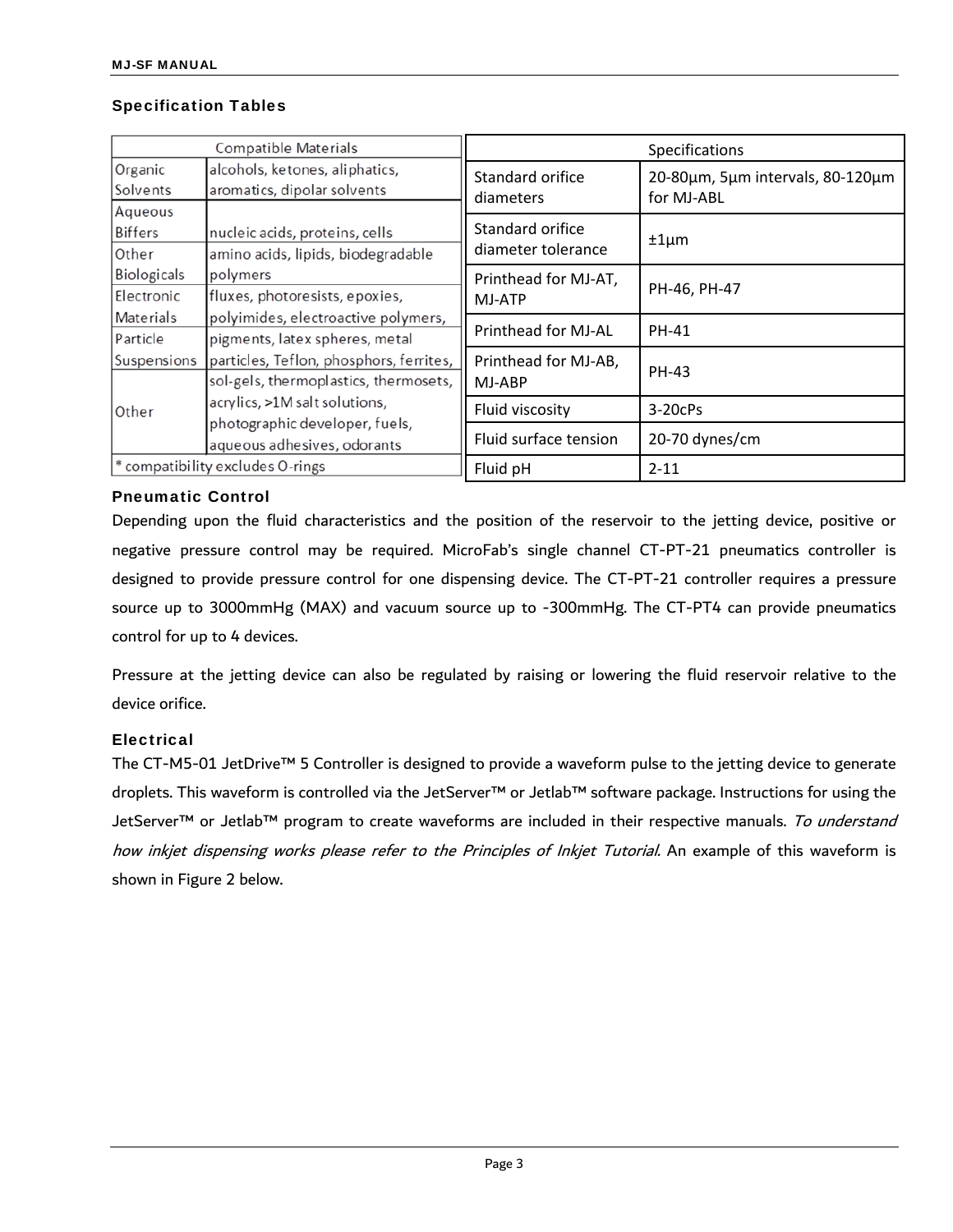

*Figure 2 Example of dispensing waveform* 

#### Operational Voltage Limits

To prevent the depoling of the piezoelectric actuator, the low-temperature MJ-SF jetting device should be operated with *maximum positive voltage* of 100V and drop generations frequencies under 1kHz. If no droplets are generated using unipolar waveform of positive 70V, then a bipolar waveform, as shown above in Figure 2, can be employed. The bipolar waveform can have positive and negative voltages and can be offset (negative  $V_0$ ) such that the positive voltage is maintained *under* 100V.

#### Range of environmental conditions

The MJ-SF device has been successfully operated in the temperature range of  $20^{\circ}$  to  $150^{\circ}$  C.



*Figure 3 - Shipping Contents*

#### Shipment Contents (Figure 3 above)

- MJ-SF-04 (or MJ-SF-02) jetting device
- Tip Cover (installed)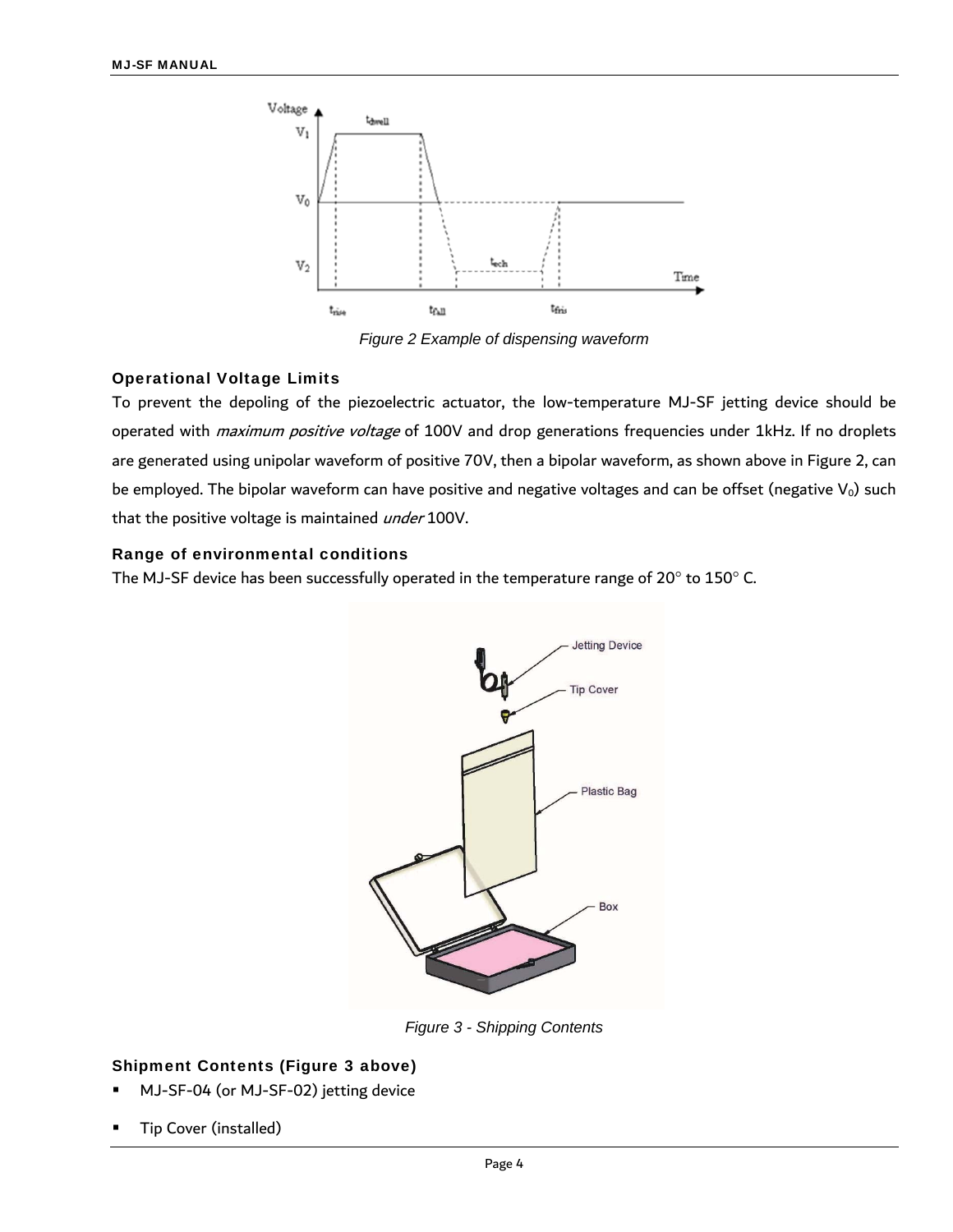#### Plastic Bag (jetting device inside)

All MJ-SF devices are individually packaged in a bag inside a plastic box. The glass tip of the jetting device will be covered by a protective shell. After verifying the box label indicates the correct orifice diameter, remove the device and inspect it. To remove the protective cap, carefully pull the cap directly away from the device to prevent breaking the dispenser's glass tip.

#### Assembly

Figure outlines the steps in installing the device.



*Figure 4 - Installation sequence* 

#### Mounting

The MJ-SF-04 can be mounted in the PH-04a or PH-05a printheads, or a user supplied mounting. In a custom mounting, only attach the device by the stainless steel fitting. Excessive force on the outer case will destroy the device. The dispensing device cannot be handled or mounted via the glass tip.

All necessary connections between the jetting device and fluid reservoir are provided with the PH-04a and PH-05a printheads and they can be used in a test stand or Jetlab™ printing system.